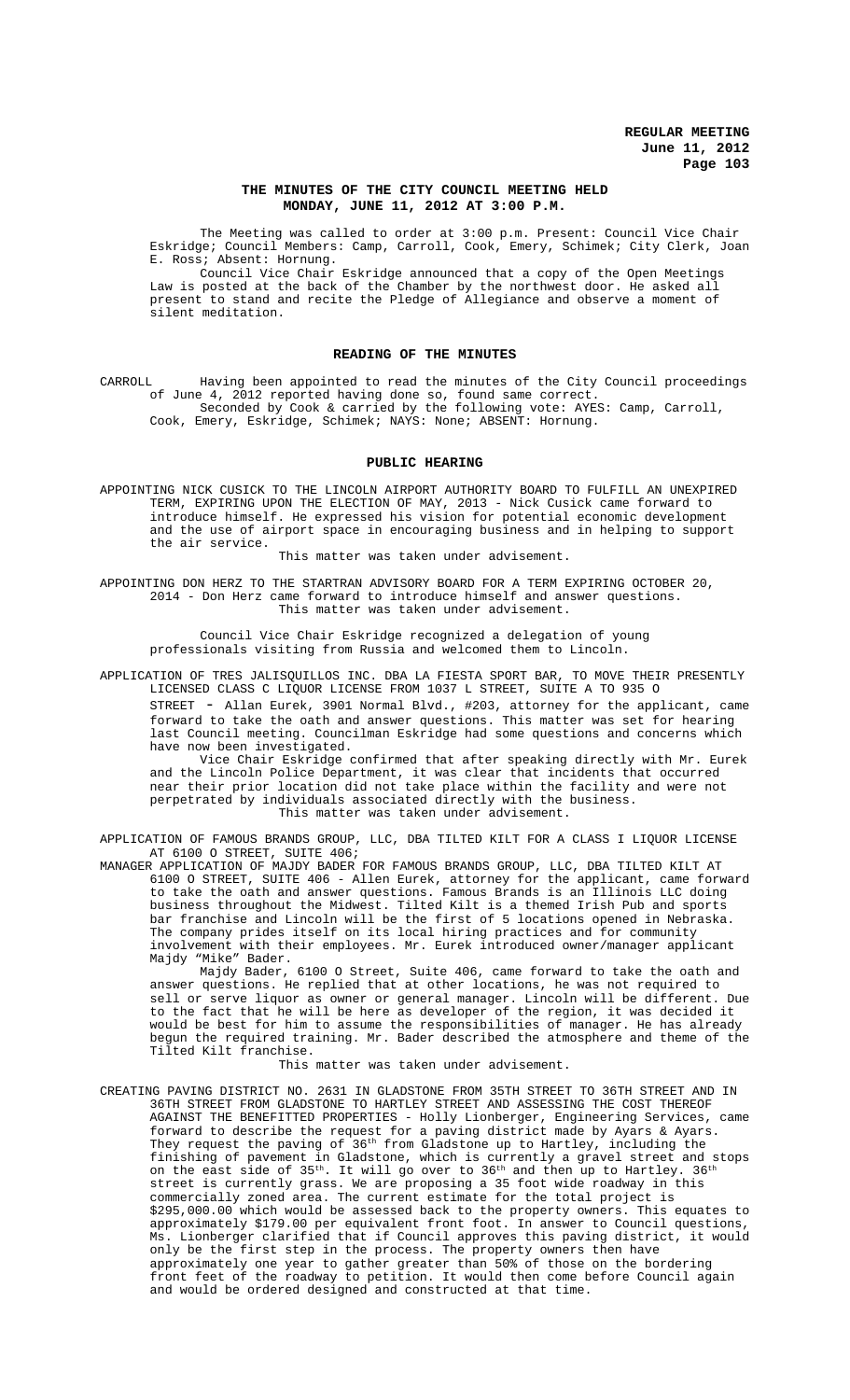> The grass area is still street right-of-way owned by the City. There have been no requests to repave the intersection of  $36^{\rm th}$  and Hartley. Only the owners on the south side of Hartley at 36<sup>th</sup> Street were notified. Mike Ayars, 1125 n. 52<sup>nd</sup>, came forward in support of this paving district. He purchased the 5 acre parcel of property in 1995. It is bordered by a mix of gravel and asphalt roads. They have been working to get the 51% needed to move forward with this project and have also resumed the installation of water lines. Jim Woita, 3430 n. 35th Circle, J & J Diesel Services, came forward in opposition to this paving district due to the added assessment on his property, which borders on 36th Street. He would also install a fence to prevent people from driving through his property to get to 35<sup>th</sup> Street. He believes there is a potential for increased crime if the area is opened up. This matter was taken under advisement.

CREATING SANITARY SEWER DISTRICT NO. 1187 FOR THE PURPOSE OF CONSTRUCTING AN 8-INCH DIAMETER SANITARY SEWER IN ALMIRA LANE APPROXIMATELY 925 FEET WEST OF RIGHT-OF-WAY LINE OF 70TH STREET, AND ASSESSING THE COSTS THEREOF AGAINST THE BENEFITTED PROPERTY - Holly Lionberger, Engineering Services, came forward to describe this request from property owner Terry Williams to provide sanitary sewer along Almira Lane. Mr. Williams has worked with plumbing professionals and he feels his only viable long-term solution is to connect to the City system. Engineering is proposing to extend the sanitary sewer line to his east property line so if people farther to the east have problems in the future, the line could be extended to serve them. Currently, this project would impact four neighboring properties. Sanitary sewer districts have a maximum assessment rate of \$34.00 per front foot. The total cost for this projects is estimated at \$51,000.00. The special assessment would be \$30,700.00 with the City subsidy from Lincoln Wastewater of around \$20,300.00. In answer to Council questions, Ms. Lionberger stated that creating a utility district is a single-step process which, if passed, would create and order construction at the same time. Until such time, no detailed engineering design information is available beyond lidar contour information, which is typically accurate within a few feet. With current information, it appears that properties would be able to gravity drain their service to a sewer line, but that is something that would be discussed with owners as they worked through projects. It will also be a priority to minimize impacts to mature landscapes in the area.

Terry Williams, 6701 Almira Lane, came forward to state that they purchased their property approximately 2 years ago. The septic system passed a certified inspection at that time, but immediately after the investigation, was not working properly. When they exposed the septic tank, they discovered it is totally collapsed, has a hole, and has no distribution box. Only one of 2 dozen percolation test wells on the property percolated. The soil is highly clay. The size of the lot does not allow for a lagoon. Their only other option is to install an engineered system which is extremely expensive to install and maintain. In answer to Council questions, Mr. Williams replied that reactions from neighbors are mixed. One couple is against the expense. Another neighbor has concerns about disturbing the landscape.

Tracy Baker, 6621 Almira Lane, came forward to state that they are in favor of connecting to the City's system because they are experiencing similar problems with their septic system. Her home was constructed in 1973 and is one of the oldest homes in the area. It is her belief that other neighbors are not experiencing problems because their systems are not as old.

Keith Ivey, 6700 Almira Lane, came forward in opposition to hooking up to the City's sewer line because his system has been working perfectly since they purchased the property 27 years ago. He has concerns about paying for this expense and requests a waiver that excludes him from the hook-up requirement.

Holly Lionberger stated that it is her understanding that when public sewer comes within 300 feet of a residence, they are required to hook onto that public system. She is unaware of a waiver process but will check into it. She clarified the dollar amounts that property owners would be responsible for. The  $4^{\text{th}}$  property owner is concerned about impacts to his mature landscaping but also property owner is concerned about impacts to his mature landscaping but also recognizes the peace of mind in connecting to the City's service. An assessment is done when the entire project is completed. The interest rate is set at that time. Property owners are then able to pay over a 20 year period. If a household hooks up to the system later, they pay a hook-up fee which is calculated in a similar manner to the assessment district charge. The sewer will be taken to the edge of the Williams' property line to ensure that his property is completely within the district. This will eliminate any future questions as to whether his property paid for sewer line should properties farther east eventually choose to connect or if these large lots are ever subdivided. This matter was taken under advisement.

COMP. PLAN CONFORMANCE NO. 12006 - DECLARING APPROXIMATELY 4.4 ACRES OF PROPERTY GENERALLY LOCATED EAST OF SOUTH 21ST STREET AND M STREET AS SURPLUS;

CHANGE OF ZONE NO. 12011 - APPLICATION OF THE URBAN DEVELOPMENT DIRECTOR FOR A CHANGE OF ZONE FROM B-4 LINCOLN CENTER BUSINESS DISTRICT TO P PUBLIC USE DISTRICT AND FROM P PUBLIC USE DISTRICT TO B-4 LINCOLN CENTER BUSINESS DISTRICT ON PROPERTY GENERALLY LOCATED EAST OF SOUTH 21ST STREET, SOUTH OF N STREET - David Landis, Director of Urban Development, came forward to describe the City owned property and the request to change areas zoned as P to B-4. This area is attractive for potential developers due to its proximity to the public improvements in Antelope Valley. It is large for a parcel of land for a downtown area and provides significant space for development. The invitation for redevelopment proposals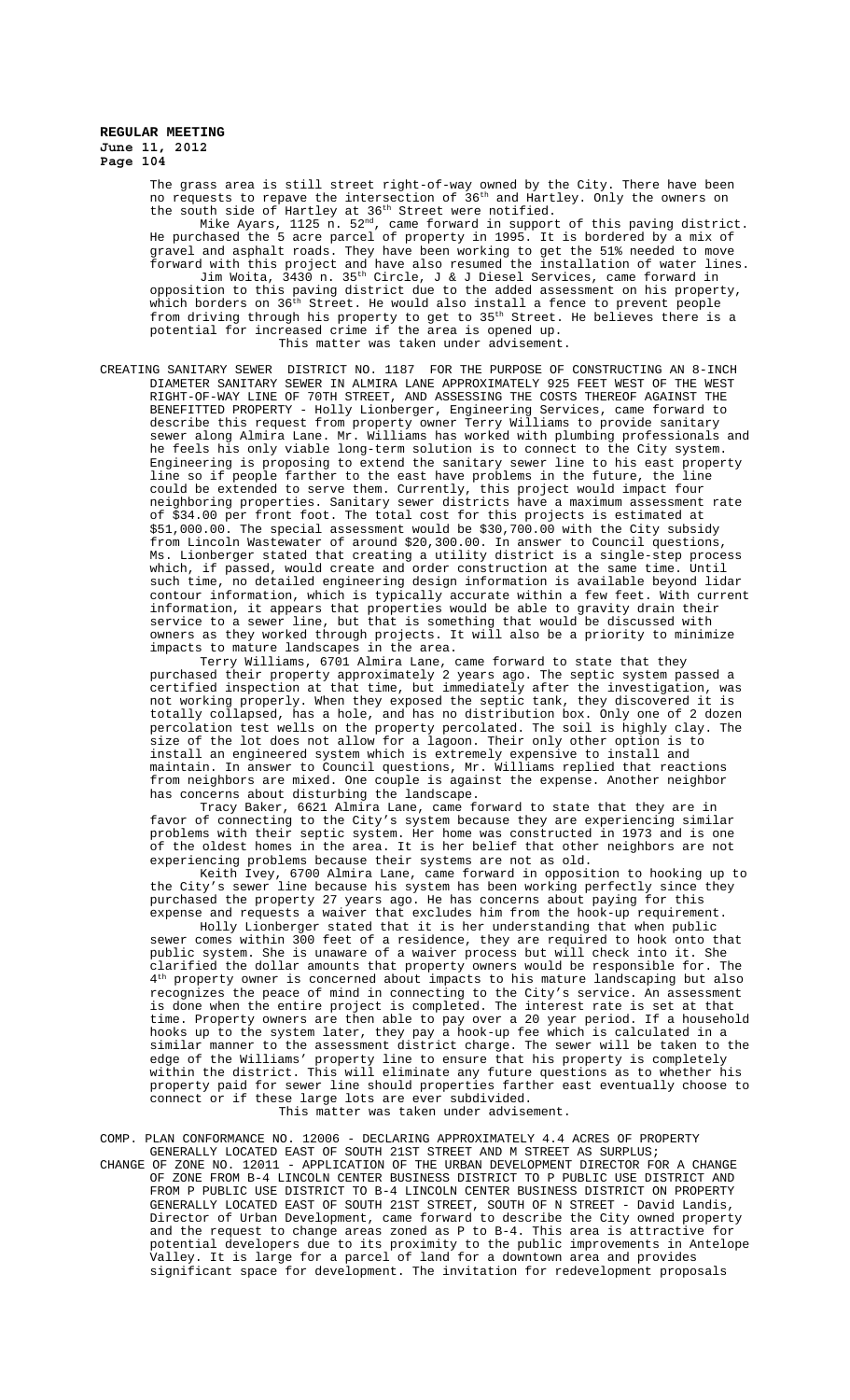encourages developers to preserve historic buildings, including the municipal pool bath house, and identifies a preference for high quality office, residential, and mixed use development, though neither of these is an absolute requirement. In answer to Council questions, Mr. Landis discussed the potential for tax increment financing and the transition of the land from public use to private sector ownership and onto the tax rolls.

Council Member Cook expressed concern over prematurely including the historic pool house in the surplus land area and the Parks Board had a unanimous vote against its inclusion. He requested an amendment excluding this area be prepared before the vote occurs.

This matter was taken under advisement.

CHANGE OF ZONE NO. 12010 - AMENDING SECTION 27.63.685 OF THE LINCOLN MUNICIPAL CODE RELATING TO SALE OF ALCOHOLIC BEVERAGES FOR CONSUMPTION OFF THE PREMISES TO ALLOW THE CITY COUNCIL TO WAIVE THE 100-FOOT SEPARATION REQUIREMENT SET FORTH IN SUBSECTION 27.63.685(C) UNDER SPECIFIED CONDITIONS - Mark Hunzeker came forward representing Walgreens. This amendment serves the purpose of trying to return to this body a small degree of discretion in the issuance of special permits for the sale of alcohol off premises. In the beginning of this ordinance, there was a provision which allowed the City Council to waive the 100-foot separation requirements in the ordinance, based upon a finding that there was adequate mitigation of the area separating the two uses. The current ordinance allows for no discretion. Therefore, Council never sees these applications; either the 100 feet is met, or an application simply isn't filed. That creates some inequities across the city. The B-2 and the B-5 districts allow for establishments that have the sale of alcohol both on and off premises closer than the 100 foot requirement. Arguments have been made that the standards proposed are a little vague. They do not take into account the language that is required to be considered by the Planning Department and Council. Vagaries relating to surrounding neighborhoods, compliance with the comprehensive plan, the community as a whole and other matters relating to public health, safety and welfare are common. This ordinance includes a narrowly drawn exception that allows Council the same kind of discretion that is exercised in virtually every permit approved by the City.

This matter was taken under advisement.

APPROVING A STARTRAN TRANSPORTATION AGREEMENT BETWEEN THE CITY OF LINCOLN AND THE UNIVERSITY OF NEBRASKA-LINCOLN FOR THE ROUTE #24 - HOLDREGE INTER-CAMPUS BUS SERVICE ROUTE FOR A FIVE YEAR TERM - Chris Connolly, Assistant City Attorney, came forward to present this ordinance. This financing arrangement will allow StarTran to acquire new buses while giving University of Nebraska students the opportunity to take advantage of the expanded service. In answer to Council questions, Mr. Connolly discussed variables associated with either party terminating the contract. Any termination would require considerable time to work through details such the amount still owed on the busses, operating costs, and providing service to students, among other things. Route 24 will always be there, regardless of the University's involvement. StarTran needs the new buses, so they would not be surplus capital investments. Mr. Connolly agreed that from a budget standpoint, this is cost neutral for the City; although new drivers will be hired, the University will reimburse the City.

Scott Tharnish, StarTran Division of Public Works & Utilities, came forward to answer questions. Route 24 is a public route. Though it is primarily for the students, any citizen can ride using normal fare devices. Right now, there is a small fraction of income generated from the existing routes which could potentially be replicated with expanded service. This matter was taken under advisement.

APPROVING THE NEBRASKA LOCAL PUBLIC AGENCY INTERLOCAL COOPERATION ACT AGREEMENT BETWEEN THE CITY OF LINCOLN AND LINCOLN PUBLIC SCHOOLS TO PROVIDE A RESPONSIBLE CHARGE PERSON IN SUPPORT OF THE FEDERALLY FUNDED PROJECT "LET'S ALL PEDAL TO PRESCOTT" TO CREATE A SAFE, SECURE AND ATTRACTIVE BICYCLE COURT AT THE MAIN ENTRANCE OF PRESCOTT ELEMENTARY SCHOOL - Jon Carlson, Manager of Mayor's Stronger, Safer Neighborhood Program, came forward to describe this interlocal project, which is part of a larger collaboration between the school, businesses, faith based communities, neighborhoods and the private sector, to create a large, park-like space on the Prescott Elementary campus. 80% of the planned<br>improvements for the Prescott Park Project have been completed since the start improvements for the Prescott Park Project have been completed since of the project 3 years ago. The neighborhood associations collaborated with LPS and were awarded a \$128,000.00 grant from the Safe Routes to School Program, which is a Federal program to create safer walking and biking opportunities in communities. This funding will be used to create a new bicycle entry court with new bike racks and surface area, new benches to help contain children for dropoff and pick-up, and a better defined entrance. The intention is to create an architectural design that will augment, enhance and reflect the historic nature of the school. As part of the federal funding that comes through the Department of Roads, the City is required to designate a Responsible Charge Person to oversee the paperwork and the funds. This individual's responsibilities are included in the Federal funding so there is no cost requirement for the City. This is a community revitalization project and we are here today to ask for the approval of Council for this interlocal agreement with LPS and to designate Ernie Castillo as the Responsible Charge.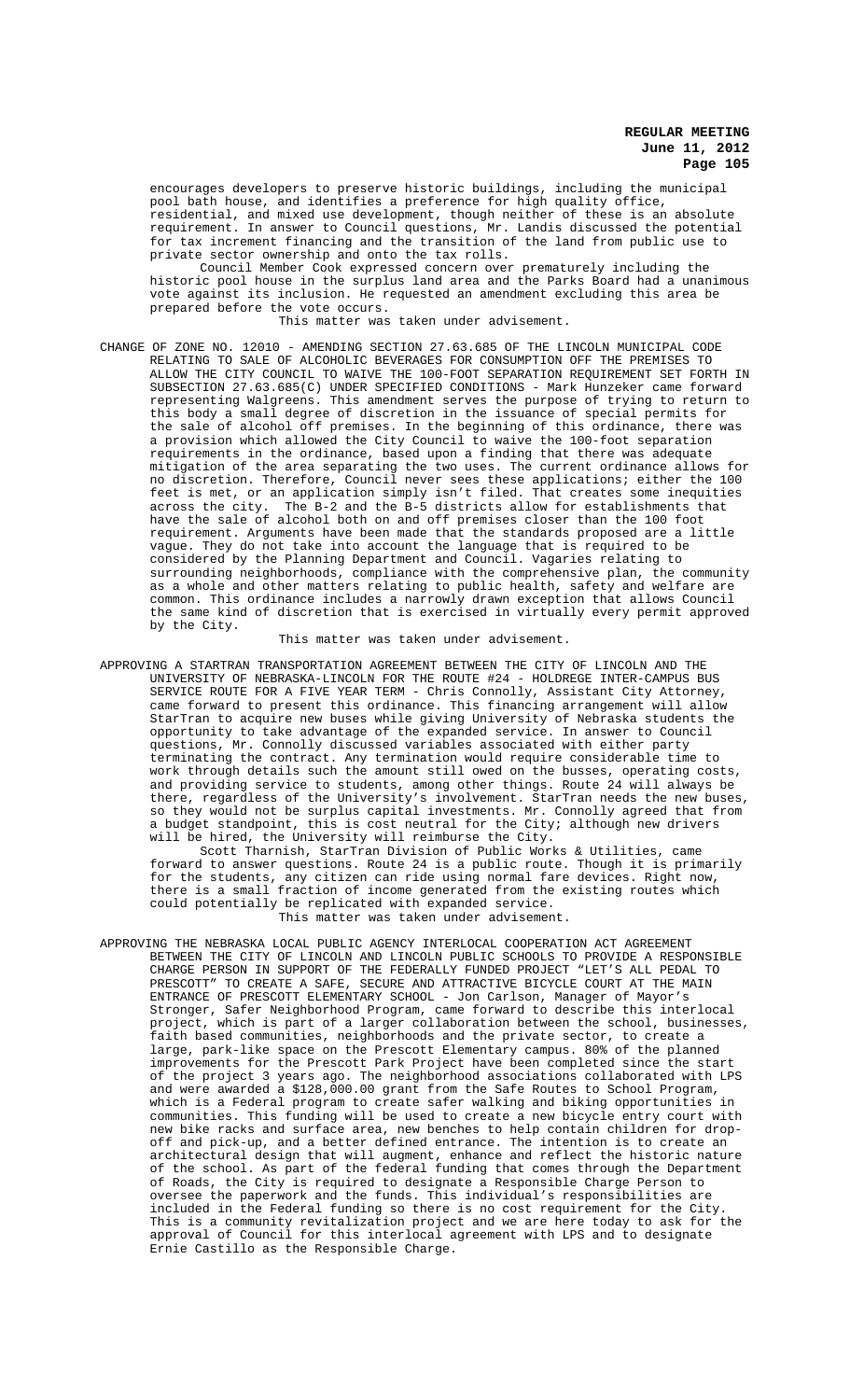Ernie Castillo, Urban Development, came forward as a qualified Responsible Charge to the Nebraska Department of Roads. He stated that his function will be to oversee the project from procurement through completion, ensuring that all State and Federal regulations are followed. His duties will include approving invoices, day to day visits, decision making, and working with the Department of Roads.

This matter was taken under advisement.

APPROVING A CONTRACT AGREEMENT BETWEEN THE CITY OF LINCOLN AND TRIBOLOGIK CORPORATION FOR PROVIDING OIL ANALYSIS, REPORTING AND RELATED SUPPLIES FOR STARTRAN, PURSUANT TO QUOTE 3900, FOR A TWO YEAR TERM WITH THE OPTION TO RENEW FOR ONE ADDITIONAL TWO YEAR TERM - Bob Walla, Assistant Purchasing Agent, came forward to answer questions.

This matter was taken under advisement.

- APPROVING A CONTRACT AGREEMENT BETWEEN THE CITY OF LINCOLN AND ARAMARK UNIFORM SERVICES FOR PROVIDING RENTAL AND CLEANING OF FLOOR MATS, MOPS AND VARIOUS CLEANING TOWELS FOR STARTRAN, PURSUANT TO QUOTE 3902, FOR A TWO YEAR TERM WITH THE OPTION TO RENEW FOR ONE ADDITIONAL TWO YEAR TERM - Bob Walla, Assistant Purchasing Agent, came forward to answer questions. This matter was taken under advisement.
- APPROVING AN INTERLOCAL AGREEMENT BETWEEN THE CITY OF LINCOLN AND THE NEBRASKA GAME AND PARKS COMMISSION TO CONSTRUCT AND OPERATE A SHOOTING SPORTS COMPLEX WITHIN A PORTION OF HELEN BOOSALIS PARK AT 44TH AND SUPERIOR STREET - Steve Hiller, Parks and Recreation Department, came forward to answer questions. Last autumn, an agreement was made with the Lincoln Trap & Skeet Club in the northern portion of the park. This agreement pertains to the southern portion and to the development of an indoor facility.

Jeff Rawlinson, Nebraska Game and Parks Commission, came forward to state that in 2005, Council approved an agreement between the City and the State to develop the Lincoln Archery range at Helen Boosalis Park. It has been a phenomenal success. Now they would like to enhance that facility with an indoor shooting sports complex that would address the needs of various hunting and outdoor education and outreach programs, shooting practice in all weather, and will be large enough to facilitate leagues and competitions. In answer to Council questions, Mr. Rawlsinson stated that indoor shooting facilities are common. He briefly described the estimated dimensions and layout of the facility. Traffic will be event driven and will be intermittent. A typical tournament could draw anywhere from 30 to over 100 people. A new parking lot is included with the new structure and a nearby business has indicated they would allow their parking area to be used for overflow.

This matter was taken under advisement.

APPLICATION OF KATIE CLORAN DBA GRATITUDE CAFÉ & BAKERY FOR A USE OF PUBLIC RIGHT-OF-AY FOR THE INSTALLATION OF AN ADA ACCESSIBLE RAMP ON PROPERTY GENERALLY LOCATED AT 1551 NORTH COTNER BOULEVARD - Miki Esposito came forward to introduce Byron "Barney" Blum, the new Sidewalks Coordinator for the Public Works and Utilities Department.

Byron Blum came forward to describe this request for a use of public right-of-way to install an ADA accessible ramp for the building at 1551 North Cotner.

Maralee Cloran came forward to state their desire to be an active part of Bethany community. Having a wheelchair accessible ramp will help them welcome guests from nearby Cotner Center Condominiums.

APPROVING A PROJECT PROGRAMMING AGREEMENT BETWEEN THE CITY OF LINCOLN AND THE NEBRASKA DEPARTMENT OF ROADS TO ESTABLISH VARIOUS DUTIES AND FUNDING RESPONSIBILITIES FOR A FEDERAL AID PROJECT FOR THE CONSTRUCTION OF SAFETY IMPROVEMENTS AT SUPERIOR STREET AND I-180 EAST RAMP - Craig Aldrich, Engineering Services, came forward to state that the Department of Roads has asked for an updated project programming agreement for this project based on 2 changes. The first is to officially designate Mr. Aldrich as the Responsible Charge for the project. The second is in regard to the way that federal funds will be distributed from the Federal Highway Administration to the City. The way the funds are distributed between FHWA to the City will change slightly, but the total project costs and the responsibilities of the City will not. In answer to Council questions, Mr. Aldrich described the project, which includes adding a second designated right turn lane and telecommunications infrastructure at the Superior Street and I-180 east ramp.

#### This matter was taken under advisement.

APPROVING A SERVICE AGREEMENT BETWEEN THE CITY OF LINCOLN ON BEHALF OF THE LINCOLN-ANCASTER COUNTY HEALTH DEPARTMENT AND THE UNIVERSITY OF NEBRASKA-LINCOLN COUNTY EXTENSION NUTRITION EDUCATION PROGRAM TO PROVIDE NUTRITION EDUCATION SERVICES AT THE LINCOLN MEDICAL EDUCATION PARTNERSHIP AT 4600 VALLEY ROAD FOR THE HEALTH DEPARTMENT'S WOMEN, INFANTS & CHILDREN (WIC) PROGRAM FOR A THREE YEAR TERM - Judy Halstead, Lincoln-Lancaster County Health Department, came forward to state that this contract has a 3 year term, which is why it is before Council. There are no dollars attached to this contract. The County Extension Nutrition staff is providing services to clients at 2 locations as part of their duties. This matter was taken under advisement.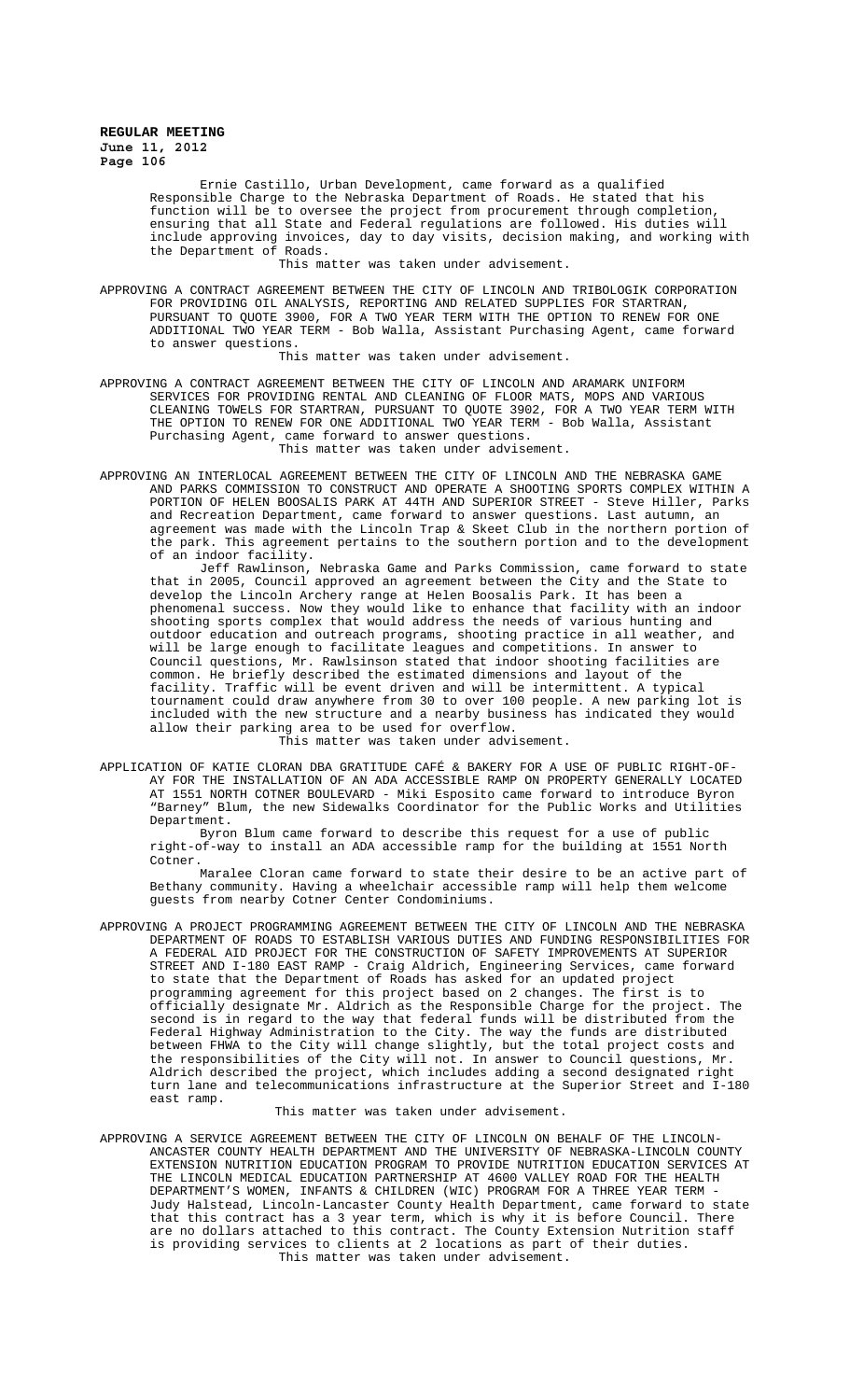# **COUNCIL ACTION**

### **REPORTS OF CITY OFFICERS**

APPOINTING DON HERZ TO THE STARTRAN ADVISORY BOARD FOR A TERM EXPIRING OCTOBER 20, 2014 - CLERK read the following resolution, introduced by Carl Eskridge. Eugene Carroll moved its adoption:<br>A-86842 BE IT RESOLVED by the BE IT RESOLVED by the City Council of the City of Lincoln, Nebraska: That the appointment of Don Herz to the StarTran Advisory Board for a term expiring October 20, 2014 is hereby approved.

Introduced by Carl Eskridge Seconded by Emery and carried by the following vote: AYES: Camp, Carroll, Cook, Emery, Eskridge, Schimek; NAYS: None; ABSENT: Hornung.

APPOINTING NICK CUSICK TO THE LINCOLN AIRPORT AUTHORITY BOARD TO FULFILL AN UNEXPIRED TERM, EXPIRING UPON THE ELECTION OF MAY, 2013 - CLERK read the following resolution, introduced by Carl Eskridge. Eugene Carroll moved its adoption:

A-86843 BE IT RESOLVED by the City Council of the City of Lincoln, Nebraska: That the temporary appointment of Nick Cusick to the Lincoln Airport Authority Board to fill an unexpired term until a successor is elected at the general election in May, 2013, is hereby approved.

Introduced by Carl Eskridge Seconded by Emery and carried by the following vote: AYES: Camp, Carroll, Cook, Emery, Eskridge, Schimek; NAYS: None; ABSENT: Hornung.

- REPORT OF SETTLEMENT AGREEMENT UNDER NEB. REV. STAT. §84-713 (NON-TORT CLAIMS) CLERK presented said report which was placed on file in the Office of the City Clerk.
- RESOLUTION APPROVING THE DISTRIBUTION OF FUNDS REPRESENTING INTEREST EARNINGS ON SHORT-TERM INVESTMENTS OF IDLE FUNDS DURING THE MONTH ENDED APRIL 30, 2012 - CLERK read the following resolution, introduced by DiAnna Schimek, who moved its adoption:<br>A-86844 BE
- BE IT RESOLVED by the City Council of the City of Lincoln, Nebraska: That during the month ended April 30, 2012, \$308,606.03 was earned from the investments of "IDLE FUNDS". The same is hereby distributed to the various funds on a pro-rata basis using the balance of each fund and allocating a portion of the interest on the ratio that such balance bears to the total of all fund balances.

Introduced by DiAnna Schimek Seconded by Carroll and carried by the following vote: AYES: Camp, Carroll, Cook, Emery, Eskridge, Schimek; NAYS: None; ABSENT: None.

REPORT FROM CITY TREASURER OF CITY CASH ON HAND AT THE CLOSE OF BUSINESS APRIL 30, 2012 - CLERK presented said report which was placed on file in the Office of the City Clerk. **(5-21)**

## **PETITIONS & COMMUNICATIONS**

REFERRALS TO THE PLANNING DEPARTMENT:<br>Combined Special/Use Permit No. 10B - Requested by Design Associates of Lincoln, to reduce the minimum required parking on Lot 260 I.T., located in the SE 1/4 of Section 21-10-7, Lancaster County, Nebraska, generally located at N. 66th Street and "O" Street (East Park Plaza). Special Permit No. 12024 - Requested by Firstar Fiber, for authority to operate a scrap processing and salvage yard, on property legally described as Lot 7, Block 1, Meadowlark North Industrial Park, located in the SW ¼ of Section 33-11- 07 Lancaster County, Nebraska, generally located at N. 60th Street and Fletcher Avenue. The Planning Commission action is final action, unless appealed to the City Council.

PLACED ON FILE IN THE OFFICE OF THE CITY CLERK: Administrative Amendment No. 12015 - to Special Permit No. 1385, approved by the Planning Director on June 1, 2012, requested by USA Roller Sports, to install a three-sided sign on the southeast part of the property, generally located at S. 48th St. and South St. Administrative Amendment No. 12021 - to Use Permit No. 64, Kensington Plaza, to change Lot 3 from 7,000 square feet to 3,470 square feet; Lot 4 from 11,000 square feet to 5,400 square feet and Lot 5 from 11,000 square feet to 20,130 square feet and to include conceptual drive through lanes, on property generally located at S. 14th St. and Old Cheney Rd.

### **MISCELLANEOUS REFERRALS - NONE**

#### **LIQUOR RESOLUTIONS**

APPLICATION OF TRES JALISQUILLOS INC. DBA LA FIESTA SPORT BAR, TO MOVE THEIR PRESENTLY LICENSED CLASS C LIQUOR LICENSE FROM 1037 L STREET, SUITE A TO 935 O STREET - CLERK read the following resolution, introduced by Jon Camp, who moved its adoption for approval: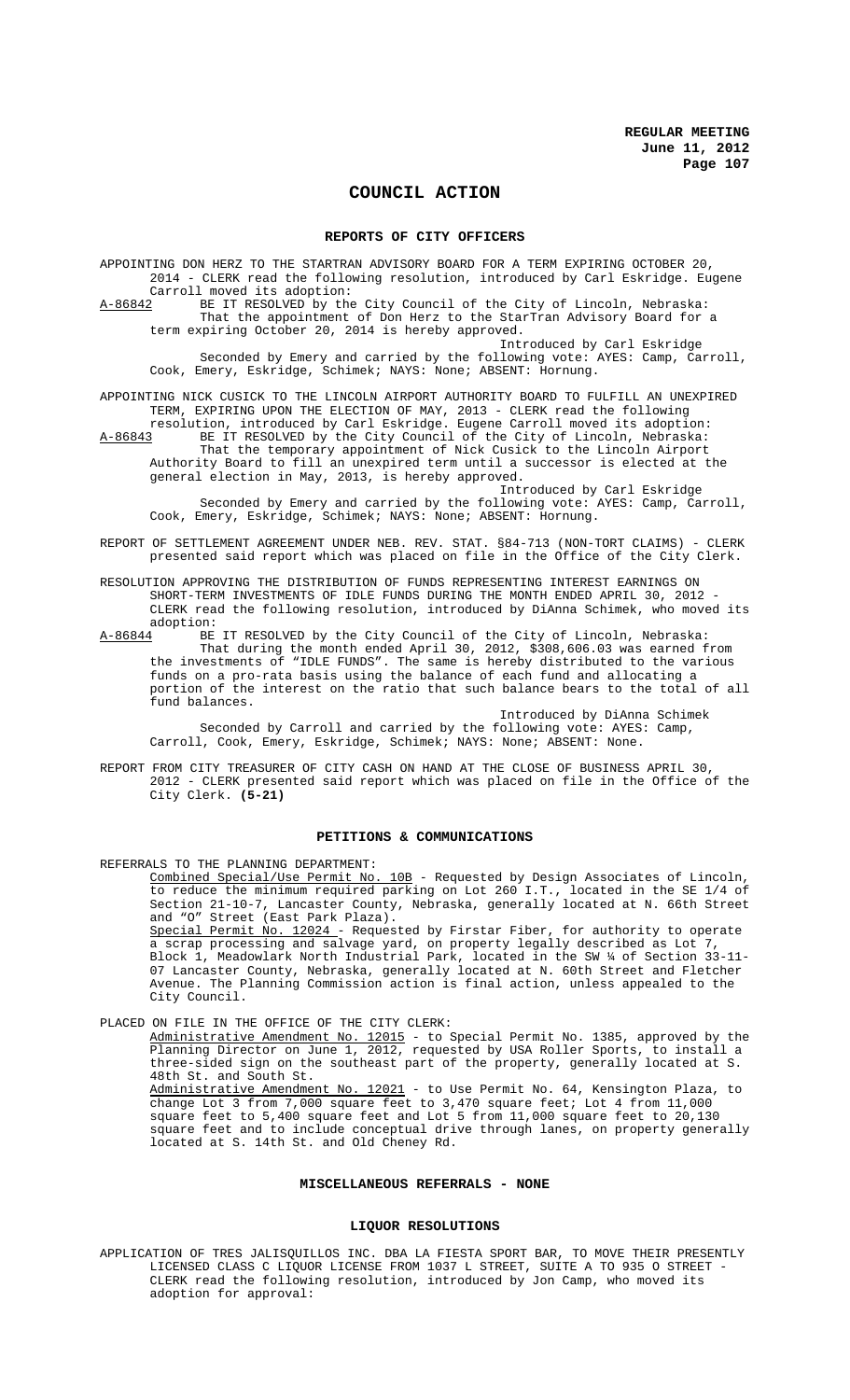A-86845 BE IT RESOLVED by the City Council of the City of Lincoln, Nebraska: That after hearing duly had as required by law, consideration of the facts of this application, the Nebraska Liquor Control Act, including Neb. Rev. Stat. § 53-129, and the pertinent City ordinances, the City Council recommends that the application of Tres Jalisquillos Inc. dba La Fiesta Sport Bar to move its presently licensed premises and existing Class "C" liquor license from 1037 L Street, Suite A, to 935 O Street, Lincoln, Nebraska, be approved with the condition that the premises complies in every respect with all City and State regulations.

BE IT FURTHER RESOLVED that the City Clerk is directed to transmit a copy of this resolution to the Nebraska Liquor Control Commission.

Introduced by Jon Camp

Seconded by Emery and carried by the following vote: AYES: Camp, Carroll, Cook, Emery, Eskridge, Schimek; NAYS: None; ABSENT: Hornung.

APPLICATION OF FAMOUS BRANDS GROUP, LLC, DBA TILTED KILT FOR A CLASS I LIQUOR LICENSE AT 6100 O STREET, SUITE 406 - CLERK read the following resolution, introduced by Jon Camp, who moved its adoption for approval:<br>A-86846 BE IT RESOLVED by the City Council of the

BE IT RESOLVED by the City Council of the City of Lincoln, Nebraska: That after hearing duly had as required by law, consideration of the facts of this application, the Nebraska Liquor Control Act, and the pertinent City ordinances, the City Council recommends that the application of Famous Brands Group, LLC, dba Tilted Kilt for a Class "I" liquor license at 6100 O Street, Suite 406, Lincoln, Nebraska, for the license period ending April 30, 2013, be approved with the condition that:

1. Applicant must successfully complete the responsible beverage server training course required by Section 5.04.035 of the Lincoln Municipal Code within 30 days of approval of this resolution.

2. The premises must comply in every respect with all city and state regulations.

The City Clerk is directed to transmit a copy of this resolution to the Nebraska Liquor Control Commission.

Introduced by Jon Camp Seconded by Emery and carried by the following vote: AYES: Camp, Carroll, Cook, Emery, Eskridge, Schimek; NAYS: None; ABSENT: Hornung.

MANAGER APPLICATION OF MAJDY BADER FOR FAMOUS BRANDS GROUP, LLC, DBA TILTED KILT AT 6100 O STREET, SUITE 406 - CLERK read the following resolution, introduced by

Jon Camp, who moved its adoption for approval:<br>A-86847 WHEREAS, Famous Brands Group, LLC, dba T A-86847 WHEREAS, Famous Brands Group, LLC, dba Tilted Kilt located at 6100 O Street, Suite 406, Lincoln, Nebraska has been approved for a Retail Class "I"

liquor license, and now requests that Majdy Bader be named manager; WHEREAS, Majdy Bader appears to be a fit and proper person to manage said business.

NOW, THEREFORE, BE IT RESOLVED by the City Council of the City of Lincoln, Nebraska:

That after hearing duly had as required by law, consideration of the facts of this application, the Nebraska Liquor Control Act, and the pertinent City ordinances, the City Council recommends that Majdy Bader be approved as manager of this business for said licensee. The City Clerk is directed to transmit a copy of this resolution to the Nebraska Liquor Control Commission. Introduced by Jon Camp

Seconded by Emery and carried by the following vote: AYES: Camp, Carroll, Cook, Emery, Eskridge, Schimek; NAYS: None; ABSENT: Hornung.

# ORDINANCES - 2<sup>ND</sup> READING & RELATED RESOLUTIONS (as required)

- CREATING PAVING DISTRICT NO. 2631 IN GLADSTONE FROM 35TH STREET TO 36TH STREET AND IN 36TH STREET FROM GLADSTONE TO HARTLEY STREET AND ASSESSING THE COST THEREOF AGAINST THE BENEFITTED PROPERTIES - CLERK read an ordinance, introduced by Carl Eskridge, creating Paving District No. 2631, defining the limits thereof, establishing the width of the roadway to be paved and the width of the grading to be done, providing for the curbing, guttering, and laying of sidewalks, providing for the payment of the cost thereof, designating the property to be benefitted, providing for the acquisition of easements and additional right-ofway, if necessary, and repealing all ordinances or parts of ordinances in conflict herewith, the second time.
- CREATING SANITARY SEWER DISTRICT NO. 1187 FOR THE PURPOSE OF CONSTRUCTING AN 8-INCH DIAMETER SANITARY SEWER IN ALMIRA LANE APPROXIMATELY 925 FEET WEST OF THE WEST RIGHT-OF-WAY LINE OF 70TH STREET, AND ASSESSING THE COSTS THEREOF AGAINST THE BENEFITTED PROPERTY - CLERK read an ordinance, introduced by Carl Eskridge, creating Sewer District No. 1187, designating the real estate to be benefitted, providing for assessment of the costs of the improvements constructed therein, providing for the acquisition of easements and additional right-of-way, if necessary, and repealing all ordinances or parts of ordinances in conflict herewith, the second time.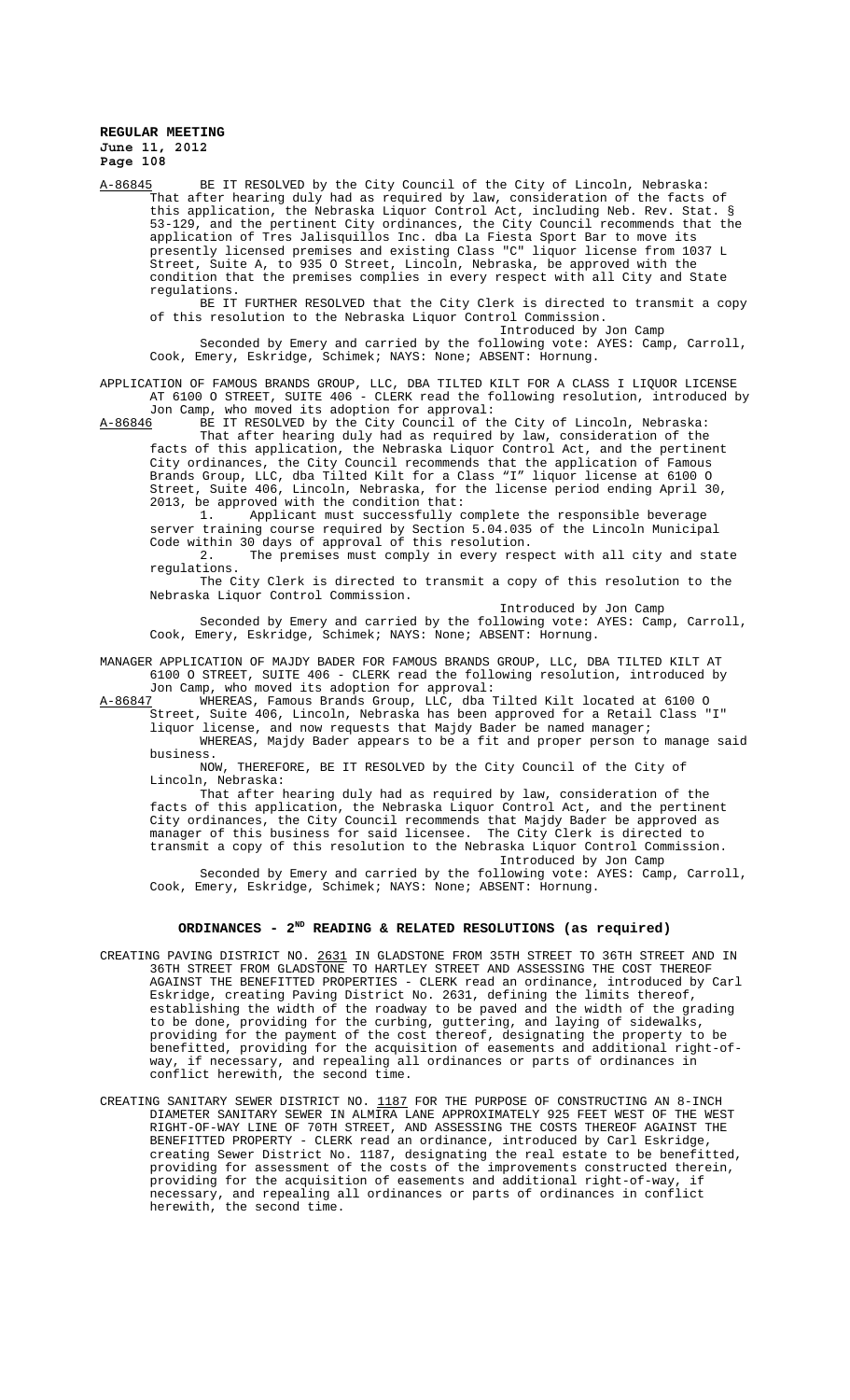- VACATION 12001 VACATING A PORTION OF 4TH STREET RIGHT-OF-WAY, A PORTION OF R STREET RIGHT-OF-WAY, A PORTION OF THE EAST/WEST ALLEY WITHIN BLOCKS 266, 267, 248 AND ALL OF THE EAST/WEST ALLEY WITHIN BLOCK 249, ORIGINAL PLAT OF LINCOLN, RETAINING TITLE THERETO IN THE CITY OF LINCOLN, DECLARING THE VACATED RIGHT-OF-WAYS SURPLUS AND AUTHORIZING THE CONVEYANCE THEREOF TO THE WEST HAYMARKET JOINT PUBLIC AGENCY - CLERK read an ordinance, introduced by Carl Eskridge, vacating a portion of 4th Street right-of-way, a portion of R Street right-of-way, a portion of the east/west alley within Blocks 266, 267, 248 and all of the east/west alley within Block 249, Original Plat of Lincoln, retaining title thereto in the City of Lincoln, Nebraska declaring the vacated right-of-ways surplus and authorizing the conveyance thereof to the West Haymarket Joint Public Agency, the second time.
- COMP. PLAN CONFORMANCE NO. 12006 DECLARING APPROXIMATELY 4.4 ACRES OF PROPERTY GENERALLY LOCATED EAST OF SOUTH 21ST STREET AND M STREET AS SURPLUS (RELATED ITEMS: 12-60, 12-61) (ACTION DATE: 6/18/12) - CLERK read an ordinance, introduced by Carl Eskridge, declaring approximately 4.4 acres of City owned property generally located east of South 21st Street and M Street as surplus, the second time.
- CHANGE OF ZONE NO. 12011 APPLICATION OF THE URBAN DEVELOPMENT DIRECTOR FOR A CHANGE OF ZONE FROM B-4 LINCOLN CENTER BUSINESS DISTRICT TO P PUBLIC USE DISTRICT AND FROM P PUBLIC USE DISTRICT TO B-4 LINCOLN CENTER BUSINESS DISTRICT ON PROPERTY GENERALLY LOCATED EAST OF SOUTH 21ST STREET, SOUTH OF N STREET (RELATED ITEMS: 12-60, 12-61) (ACTION DATE: 6/18/12) - CLERK read an ordinance, introduced by Carl Eskridge, amending the Lincoln Zoning District Maps attached to and made a part of Title 27 of the Lincoln Municipal Code, as provided by Section 27.05.020 of the Lincoln Municipal Code, by changing the boundaries of the districts established and shown thereon, the second time.
- CHANGE OF ZONE NO. 12010 AMENDING SECTION 27.63.685 OF THE LINCOLN MUNICIPAL CODE RELATING TO SALE OF ALCOHOLIC BEVERAGES FOR CONSUMPTION OFF THE PREMISES TO ALLOW THE CITY COUNCIL TO WAIVE THE 100-FOOT SEPARATION REQUIREMENT SET FORTH IN SUBSECTION 27.63.685(C) UNDER SPECIFIED CONDITIONS - CLERK read an ordinance, introduced by Carl Eskridge, amending Section 27.63.685 of the Lincoln Muncipal Code to allow the City Council to waive the 100-foot separation requirement set forth in subsection  $27.63.685(c)$  under specified conditions; and repealing Section 27.63.685 of the Lincoln Municipal Code as hitherto existing, the second time.
- APPROVING A STARTRAN TRANSPORTATION AGREEMENT BETWEEN THE CITY OF LINCOLN AND THE UNIVERSITY OF NEBRASKA-LINCOLN FOR THE ROUTE #24 - HOLDREGE INTER-CAMPUS BUS SERVICE ROUTE FOR A FIVE YEAR TERM - CLERK read an ordinance, introduced by Carl Eskridge, approving a StarTran Transportation Agreement between the City of Lincoln and the University of Nebraska-Lincoln for the Route #24 - Holdrege inter-campus bus service route for a five year term, the second time.

### **PUBLIC HEARING - RESOLUTIONS**

APPROVING THE NEBRASKA LOCAL PUBLIC AGENCY INTERLOCAL COOPERATION ACT AGREEMENT BETWEEN THE CITY OF LINCOLN AND LINCOLN PUBLIC SCHOOLS TO PROVIDE A RESPONSIBLE CHARGE PERSON IN SUPPORT OF THE FEDERALLY FUNDED PROJECT "LET'S ALL PEDAL TO PRESCOTT" TO CREATE A SAFE, SECURE AND ATTRACTIVE BICYCLE COURT AT THE MAIN ENTRANCE OF PRESCOTT ELEMENTARY SCHOOL - CLERK read the following resolution, introduced by Eugene Carrol, who moved its adoption:<br>A-86848 WHEREAS, the City of Lincoln has a full-time p

WHEREAS, the City of Lincoln has a full-time public employee on staff, who is fully qualified and has time and interest in serving as "Responsible Charge" (RC); and

WHEREAS, Lincoln Public Schools has requested to enter into a Nebraska Local Public Agency Interlocal Cooperation Act Agreement with the City of Lincoln for the services of a qualified "Responsible Charge" (RC) for a Federal-Aid project located in Lancaster County; and

WHEREAS, the City of Lincoln and Lincoln Public Schools have agreed on the terms and conditions of said Interlocal Cooperative Agreement as submitted. NOW, THEREFORE, BE IT RESOLVED by the City Council of the City of Lincoln, Nebraska:

That Mayor Chris Beutler is hereby authorized to sign the attached Nebraska Local Public Agency Interlocal Cooperative Act Agreement on behalf of the City of Lincoln, the Assisting Public Entity, for a Federal-Aid project in Lancaster County.

NDOR Project Number: SRTS-55 (176)

NDOR Control Number: 13187

Project Name: SRTS Pedal to Prescott-Infra

The City Clerk is directed to transmit a copy of this resolution and the attached documents to Ernie Castillo, Urban Development Department, for inclusion with the application to the State of Nebraska Department of Roads.

Introduced by Eugene Carroll

Seconded by Emery and carried by the following vote: AYES: Camp, Carroll, Cook, Emery, Eskridge, Schimek; NAYS: None; ABSENT: Hornung.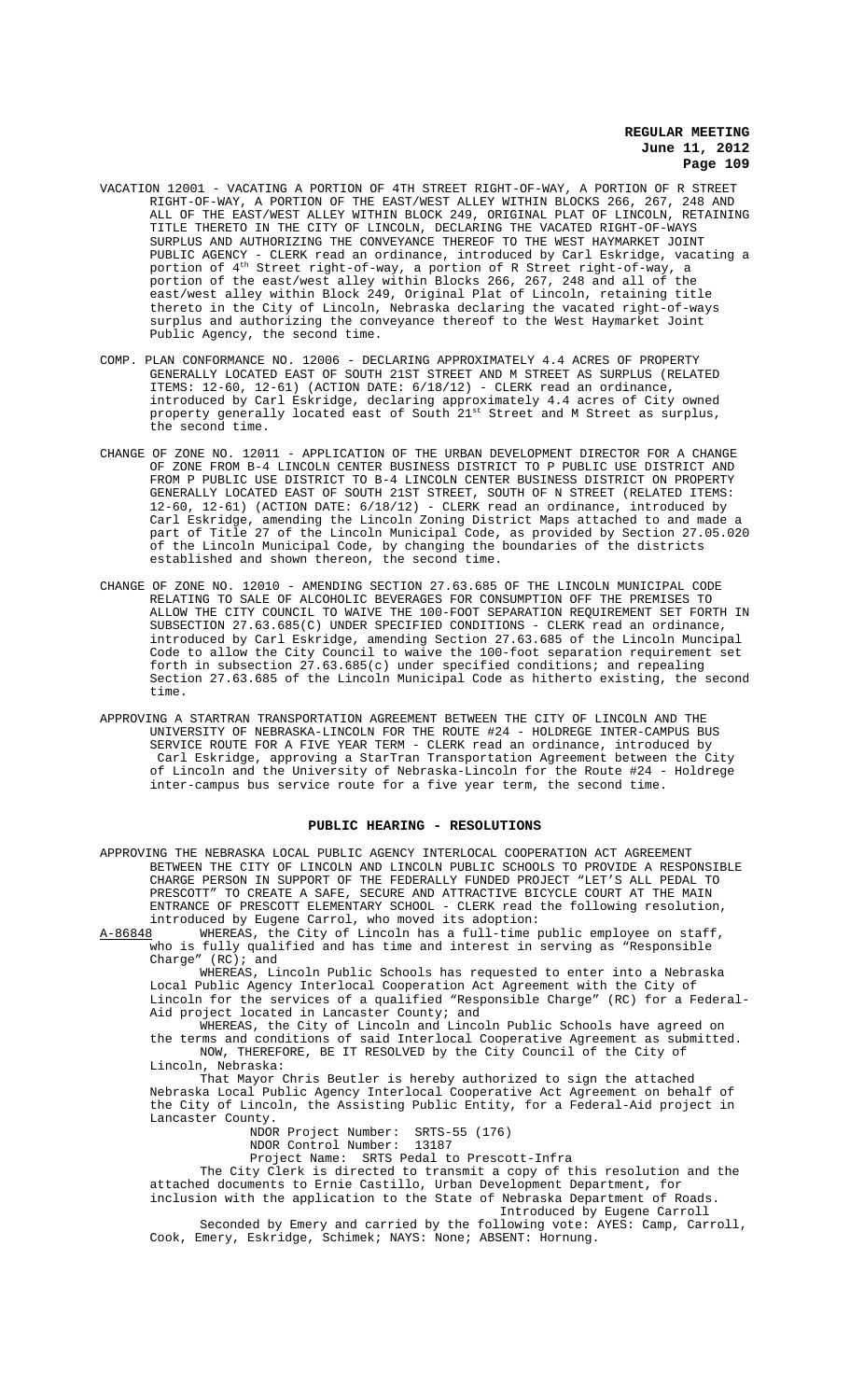ACCEPTING THE REPORT OF NEW AND PENDING CLAIMS AGAINST THE CITY AND APPROVING DISPOSITION OF CLAIMS SET FORTH FOR THE PERIOD OF MAY 16 - 31, 2012 - CLERK read the following resolution, introduced by Carl Eskridge. DiAnna Schimek moved its adoption:<br><u>A-86849</u> BE

A-86849 BE IT RESOLVED by the City Council of the City of Lincoln, Nebraska: That the claims listed in the attached report, marked as Exhibit "A", dated May 31, 2012, of various new and pending tort claims filed against the City of Lincoln with the Office of the City Attorney or the Office of the City Clerk, as well as claims which have been disposed of, are hereby received as required by Neb. Rev. Stat. § 13-905 (Reissue 1997). The dispositions of claims by the Office of the City Attorney, as shown by the attached report, are hereby approved:

| DENIED CLAIMS        |          | ALLOWED/SETTL |
|----------------------|----------|---------------|
| State Farm Insurance |          | None          |
| (Claim #27-04Z5-062) | NAS*     |               |
| Brenda Roseberry     | \$241.12 |               |
| *No Amount Specified |          |               |

The City Attorney is hereby directed to mail to the various claimants listed herein a copy of this resolution which shows the final disposition of their claim.

DENIED CLAIMS ALLOWED/SETTLED CLAIMS

Introduced by Carl Eskridge Seconded by Carroll and carried by the following vote: AYES: Camp, Carroll, Cook, Emery, Eskridge, Schimek; NAYS: None; ABSENT: Hornung.

APPROVING A CONTRACT AGREEMENT BETWEEN THE CITY OF LINCOLN AND TRIBOLOGIK CORPORATION FOR PROVIDING OIL ANALYSIS, REPORTING AND RELATED SUPPLIES FOR STARTRAN, PURSUANT TO QUOTE 3900, FOR A TWO YEAR TERM WITH THE OPTION TO RENEW FOR ONE ADDITIONAL TWO YEAR TERM - CLERK read the following resolution, introduced by Carl Eskridge. Eugene Carroll moved its adoption:<br>A-86850 BE IT RESOLVED by the City Council of the

A-86850 BE IT RESOLVED by the City Council of the City of Lincoln, Nebraska: That the Contract Agreement between the City of Lincoln and Tribologik Corporation for Oil Analysis Reporting and Related Supplies – StarTran, pursuant to Quote 3900, for a two year term with the option to renew for one additional two year term, upon the terms and conditions as set forth in said Contract Agreement, is hereby approved and the Mayor is authorized to execute the same on behalf of the City of Lincoln.

Introduced by Carl Eskridge Seconded by Schimek and carried by the following vote: AYES: Camp, Carroll, Cook, Emery, Eskridge, Schimek; NAYS: None; ABSENT: Hornung.

APPROVING A CONTRACT AGREEMENT BETWEEN THE CITY OF LINCOLN AND ARAMARK UNIFORM SERVICES FOR PROVIDING RENTAL AND CLEANING OF FLOOR MATS, MOPS AND VARIOUS CLEANING TOWELS FOR STARTRAN, PURSUANT TO QUOTE 3902, FOR A TWO YEAR TERM WITH THE OPTION TO RENEW FOR ONE ADDITIONAL TWO YEAR TERM - CLERK read the following resolution, introduced by Carl Eskridge. DiAnna Schimek moved its adoption: A-86851 BE IT RESOLVED by the City Council of the City of Lincoln, Nebraska: That the Contract Agreement between the City of Lincoln and Aramark Uniform Services for providing Rental and Cleaning of Floor Mats, Mops and Various Cleaning Towels for StarTran, pursuant to Quote 3902, for a two year term with the option to renew for one additional two year term, upon the terms and conditions as set forth in said Contract Agreement, is hereby approved and the Mayor is authorized to execute the same on behalf of the City of Lincoln. Introduced by Carl Eskridge

Seconded by Carroll and carried by the following vote: AYES: Camp, Carroll, Cook, Emery, Eskridge, Schimek; NAYS: None; ABSENT: Hornung.

- APPROVING AN INTERLOCAL AGREEMENT BETWEEN THE CITY OF LINCOLN AND THE NEBRASKA GAME AND PARKS COMMISSION TO CONSTRUCT AND OPERATE A SHOOTING SPORTS COMPLEX WITHIN A PORTION OF HELEN BOOSALIS PARK AT 44TH AND SUPERIOR STREET - CLERK read the following resolution, introduced by Carl Eskridge. Eugene Carroll moved its adoption:
- A-86852 BE IT RESOLVED by the City Council of the City of Lincoln, Nebraska: That the Interlocal Agreement between the City of Lincoln and the Nebraska Game and Parks Commission to construct and operate a Shooting Sports Complex at Helen Boosalis Park generally located at 44th and Superior Streets for a term ending May 1, 2039, a copy of which is attached hereto marked as Attachment "A" and<br>made a part hereof by reference, is hereby approved and the Mayor is authori: by reference, is hereby approved and the Mayor is authorized to execute said Interlocal Agreement on behalf of the City.

The City Clerk is hereby directed to transmit a copy of the executed original Interlocal Agreement to Steve Hiller, Parks and Recreation Department, for transmittal to the Nebraska Game and Parks Commission. Introduced by Carl Eskridge

Seconded by Schimek and carried by the following vote: AYES: Camp, Carroll, Cook, Emery, Eskridge, Schimek; NAYS: None; ABSENT: Hornung.

APPLICATION OF KATIE CLORAN DBA GRATITUDE CAFÉ & BAKERY FOR A USE OF PUBLIC RIGHT-OF-WAY FOR THE INSTALLATION OF AN ADA ACCESSIBLE RAMP ON PROPERTY GENERALLY LOCATED AT 1551 NORTH COTNER BOULEVARD - CLERK read the following resolution, introduced by Carl Eskridge. Eugene Carroll moved its adoption:<br>A-86853 WHEREAS, Katie Cloran dba Gratitude Café & Bak

A-86853 WHEREAS, Katie Cloran dba Gratitude Café & Bakery has submitted an application for a permit to use the public right-of-way on the east side of the building at 1551 North Cotner Boulevard for construction of an ADA accessible ramp into the building to meet ADA requirements; and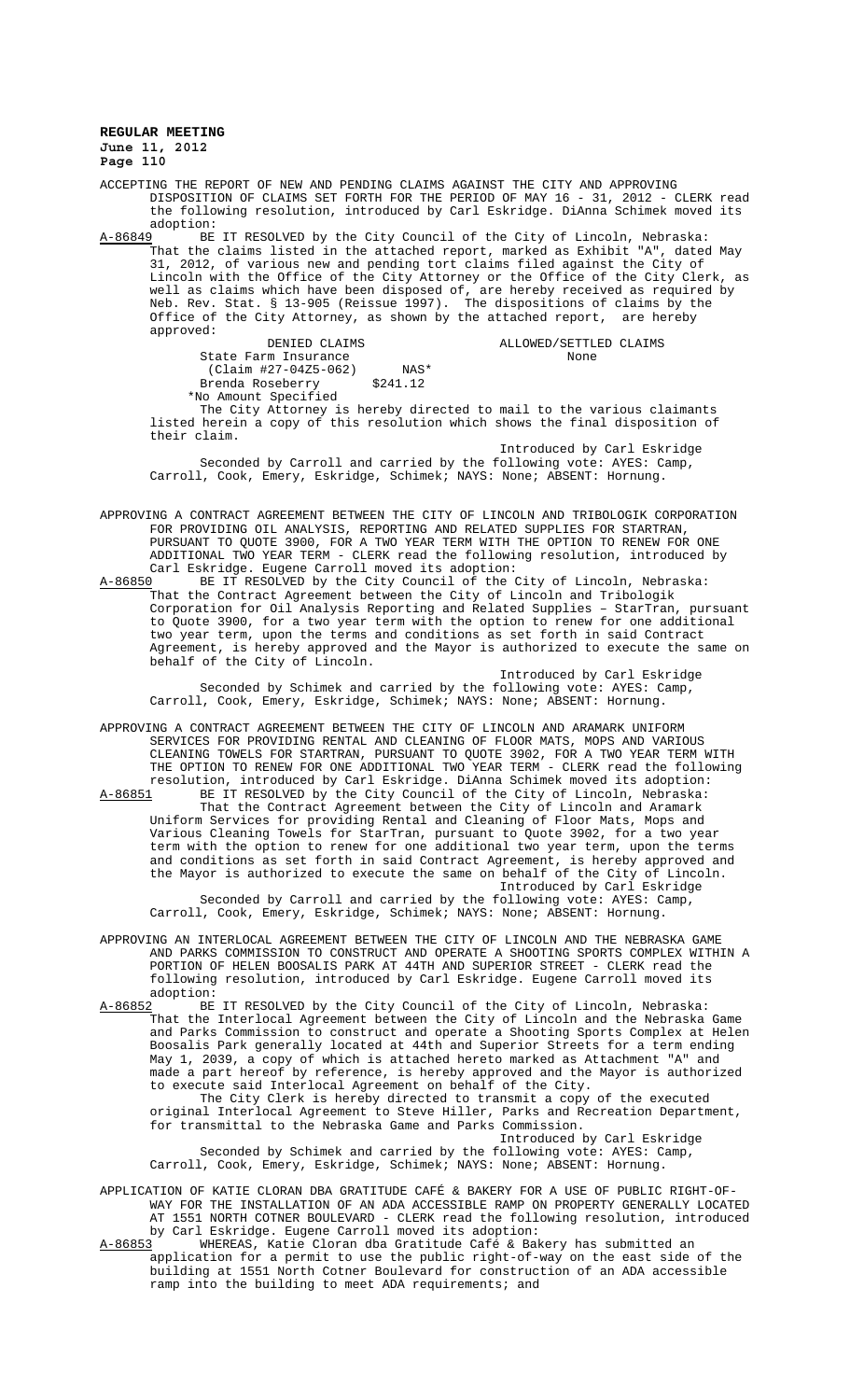WHEREAS, said applicant has submitted a letter of application and a site plan which are attached hereto, marked as Exhibit "A" and Exhibit "B" respectively, and made a part of this resolution by reference, to use the public right-of-way as above described; and

WHEREAS, said applicant has complied with all of the provisions of Chapter 14.54 of the Lincoln Municipal Code pertaining to such use. NOW, THEREFORE, BE IT RESOLVED by the City Council of the City of Lincoln, Nebraska:

That the application aforesaid of Katie Cloran dba Gratitude Café & Bakery to use the public right-of-way on the east side of the building at 1551 North Cotner Boulevard for the purpose of constructing an ADA accessible ramp into the building, be granted as a privilege only by virtue of and subject to strict compliance with the site plan, the letter of application, and the following terms and conditions:

1. That the permission herein granted is granted as a privilege only, and is subject to all the terms and conditions of Chapter 14.54 of the Lincoln Municipal Code including those provisions relating to the posting of a continuing bond in the amount of \$5,000, the filing of a certificate of insurance with a minimum combined single limit of \$500,000.00 aggregate for any one occurrence, and the payment of the annual fee for the use of the surface of the public right-of-way.

2. That said use shall be in full accordance with the aforesaid application, the site plan filed therewith, and with all applicable City ordinances and regulations.

3. The applicant, its heirs, successors or assigns shall save and keep the City free and harmless from any and all loss or damages or claims for damages arising from or out of the use of the public way requested herein.

4. All work done under the authority of this resolution shall be subject to the inspection and approval of the Director of Public Works of the City of Lincoln. Prior to the start of any construction activities, the applicant shall or shall cause her contractor to contact Diggers Hotline of Nebraska for all utilities locations. In addition, prior to the start of any construction activities, the applicant shall or shall cause her contractor to request and receive all required permits for construction of the ADA accessible ramp.

5. The use of the public way herein granted and the terms and conditions of this resolution shall be binding and obligatory upon the abovenamed applicant, its successors and assigns.

6. Within thirty (30) days from the adoption of this resolution, and before commencing any construction under the provisions hereof, the above-named applicant shall file an unqualified written acceptance of all the terms and conditions of this resolution with the City Clerk. Failure to do so will be considered a rejection hereof and all privileges and authorities hereunder granted shall thereupon automatically terminate.

Introduced by Carl Eskridge Seconded by Schimek and carried by the following vote: AYES: Camp, Carroll, Cook, Emery, Eskridge, Schimek; NAYS: None; ABSENT: Hornung.

APPROVING A PROJECT PROGRAMMING AGREEMENT BETWEEN THE CITY OF LINCOLN AND THE NEBRASKA DEPARTMENT OF ROADS TO ESTABLISH VARIOUS DUTIES AND FUNDING RESPONSIBILITIES FOR A FEDERAL AID PROJECT FOR THE CONSTRUCTION OF SAFETY IMPROVEMENTS AT SUPERIOR STREET AND I-180 EAST RAMP - CLERK read the following resolution, introduced by Carl Eskridge. DiAnna Schimek moved its adoption:<br>A-86854 BE IT RESOLVED by the City Council of the

BE IT RESOLVED by the City Council of the City of Lincoln, Nebraska: That the attached Project Programming Agreement between the City of Lincoln and the State of Nebraska Department of Roads for the use of Federal Highway Safety Improvement Program Funds for the Superior Street and I-180 East Ramp, NDOR Project No. HSIP-5254(8), NDOR Control No. 12928, in accordance with the terms and conditions contained in said Agreement, is hereby approved and the Mayor is authorized to execute the same on behalf of the City of Lincoln.

The City Clerk is directed to return the executed copies of the Agreement to Craig Aldridge, Engineering Services Division of the Department of Public Works & Utilities, for transmittal and execution by the State Department of Roads.

Introduced by Carl Eskridge Seconded by Carroll and carried by the following vote: AYES: Camp, Carroll, Cook, Emery, Eskridge, Schimek; NAYS: None; ABSENT: Hornung.

APPROVING A SERVICE AGREEMENT BETWEEN THE CITY OF LINCOLN ON BEHALF OF THE LINCOLN-LANCASTER COUNTY HEALTH DEPARTMENT AND THE UNIVERSITY OF NEBRASKA-LINCOLN COUNTY EXTENSION NUTRITION EDUCATION PROGRAM TO PROVIDE NUTRITION EDUCATION SERVICES AT THE LINCOLN MEDICAL EDUCATION PARTNERSHIP AT 4600 VALLEY ROAD FOR THE HEALTH DEPARTMENT'S WOMEN, INFANTS & CHILDREN (WIC) PROGRAM FOR A THREE YEAR TERM CLERK read the following resolution, introduced by Carl Eskridge. Eugene Carroll moved its adoption:

A-86855 BE IT RESOLVED by the City Council of the City of Lincoln, Nebraska: That the attached Service Agreement between the City of Lincoln and the University of Nebraska-Lincoln County Extension Nutrition Education Program to provide nutrition education services at the Lincoln Medical Education Partnership at 4600 Valley Road for the Lincoln-Lancaster County Health Department's Special Supplemental Nutrition Program for Women, Infants & Children (WIC) for a term of July 1, 2012 through June 30, 2015, in accordance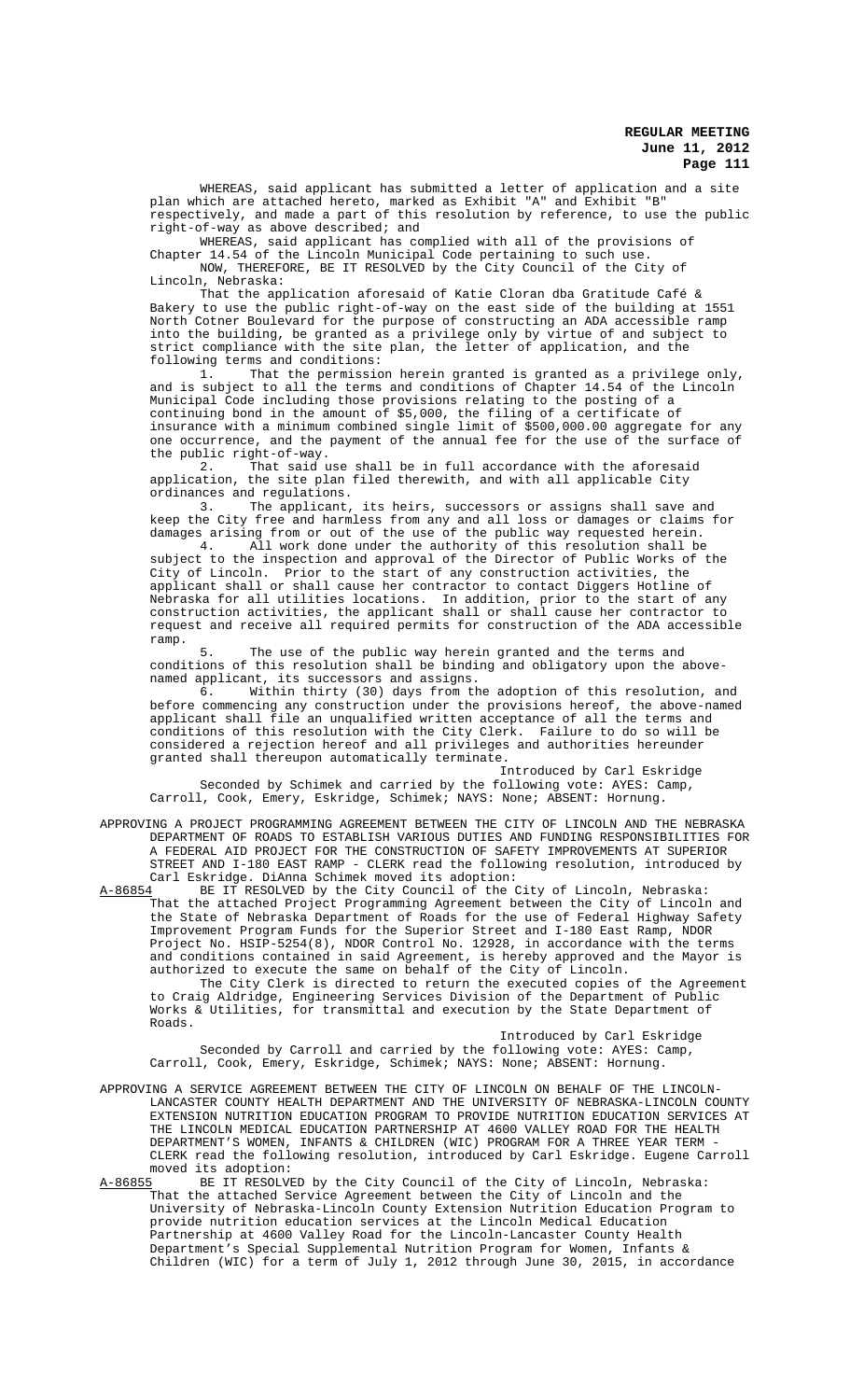> with the terms, conditions and assurances contained in said Agreement is hereby approved and the Mayor is hereby authorized to execute the Service Agreement on behalf of the City. The City Clerk is directed to return an executed copy of the Agreement to

Judy Halstead, Director of the Lincoln Lancaster County Health Department. Introduced by Carl Eskridge

Seconded by Schimek and carried by the following vote: AYES: Camp, Carroll, Cook, Emery, Eskridge, Schimek; NAYS: None; ABSENT: Hornung.

### **ORDINANCE - 3RD READING & RELATED RESOLUTIONS (as required)**

AUTHORIZING THE ISSUANCE, SALE AND DELIVERY OF GENERAL OBLIGATION REFUNDING BONDS OF THE CITY OF LINCOLN, NEBRASKA TO REFUND OUTSTANDING GENERAL OBLIGATION BONDS OF THE CITY AND RELATED MATTERS - CLERK read an ordinance, introduced by Eugene Carroll, authorizing the issuance of not to exceed \$8,800,000 principal amount of general obligation refunding bonds, series 2012; prescribing the form of the bonds; fixing in part and providing for the fixing in part of the terms of the bonds; providing for the levy and collection of an annual tax to pay the principal of and interest on such bonds; authorizing certain other documents and actions in connection therewith; and related matters, the third time.<br>CARROLL Moved to pass the ordinance as read.

Moved to pass the ordinance as read. Seconded by Emery and carried by the following vote: AYES: Camp, Carroll, Cook, Emery, Eskridge, Schimek; NAYS: None; ABSENT: Hornung.

The ordinance, being numbered **#19722**, is recorded in Ordinace Book #27, Page .

APPROVING THE SALE OF CITY OWNED SURPLUS PROPERTY DESCRIBED AS THE EAST FOUR FEET OF LOT 14 AND ALL OF LOT 15, SHELDON AND ERNST'S SUBDIVISION, COMMONLY KNOWN AS 2420 VINE STREET, TO RICHARD AND HEIDI TAST FOR A SUM OF \$20,000.00 - CLERK read an ordinance, introduced by Eugene Carroll, authorizing the sale of a surplus property at 2420 Vine Street legally described as the east four feet of Lot 14 and all of Lot 15, Sheldon and Ernst's Subdivision, Lincoln, Lancaster County, Nebraska, the third time. CARROLL Moved to pass the ordinance as read.

Seconded by Cook and carried by the following vote: AYES: Camp, Carroll, Cook, Emery, Eskridge, Schimek; NAYS: None; ABSENT: Hornung. The ordinance, being numbered **#19723**, is recorded in Ordinance Book #27, Page .

AMENDING CHAPTER 10.14 OF THE LINCOLN MUNICIPAL CODE, RULES OF THE ROAD, BY AMENDING SECTION 10.14.290 RELATING TO CARELESS AND RECKLESS DRIVING TO ADD LANGUAGE TO HARMONIZE THE SECTION WITH STATE STATUTE LANGUAGE; ADDING A NEW SECTION NUMBERED 10.14.295 TO HARMONIZE THE PENALTY FOR VIOLATION OF SECTION 10.14.290(B), RECKLESS DRIVING, WITH STATE STATUTE; BY AMENDING SECTION 10.14.300 RELATING TO WILLFUL NEGLIGENT, CARELESS, AND RECKLESS DRIVING TO DELETE THE VIOLATIONS OF WILLFUL NEGLIGENT AND WILLFUL CARELESS DRIVING AND TO ADD LANGUAGE TO HARMONIZE THE SECTION AND PENALTY WITH STATE STATUTES - CLERK read an ordinance, introduced by Eugene Carroll, amending Lincoln Municipal Code Chapter 10.14, Rules of the Road, by amending Section 10.14.290 relating to careless and reckless driving to add language to harmonize the section with state statute language; adding a new section numbered 10.14.295 to harmonize the penalty for violation of Section 10.14.290(b), reckless driving, with state statute; by amending Section 10.14.300 relating to willful negligent, careless, and reckless driving to delete the violations of willful negligent and willful careless driving and to add language to harmonize the section and penalty with state statutes; and repealing Sections 10.14.290 and 10.14.300 of the Lincoln Municipal Code as hitherto existing, the third time.<br>CARROLL Moved to pass the ordinance as read.

CARROLL Moved to pass the ordinance as read. Seconded by Schimek and carried by the following vote: AYES: Camp, Carroll, Cook, Emery, Eskridge, Schimek; NAYS: None; ABSENT: Hornung. The ordinance, being numbered **#19724**, is recorded in Ordinace Book #27, Page .

### ORDINANCES - 1<sup>st</sup> READING & RELATED RESOLUTIONS (as required)

AMENDING CHAPTER 8.08 OF THE LINCOLN MUNICIPAL CODE RELATING TO BODY ART ESTABLISHMENTS TO UPDATE REGULATIONS OF HEALTH AND SANITATION TO REFLECT THE CURRENT STATE OF INDUSTRY PRACTICE AND TO CLARIFY PROVISIONS BY AMENDING SECTION 8.08.030 TO REQUIRE AT LEAST ONE PERSON WITH A PRACTITIONER PERMIT TO BE PRESENT AT ALL TIMES THE ESTABLISHMENT IS OPEN; AMENDING SECTION 8.08.100 RELATING TO THE DISPLAY OR POSTING OF THE PRACTITIONER PERMIT; AMENDING SECTION 8.08.200 TO CLARIFY SINK REQUIREMENTS; AMENDING SECTION 8.08.230 TO ALLOW AUTOCLAVED INSTRUMENTS TO BE USED FOR UP TO 90 DAYS FROM THE DATE AUTOCLAVED; AND AMENDING SECTION 8.08.310 TO CHANGE A RECORD KEEPING REQUIREMENT - CLERK read an ordinance, introduced by DiAnna Schimek, amending Chapter 8.08 of the Lincoln Municipal Code relating to Body Art Establishments to update regulations of health and sanitation to reflect the current state of industry practice and to clarify provisions by amending Section 8.08.030 to require at least one person with a practitioner permit to be present at all times the establishment is open; amending Section 8.08.100 relating to the display or posting of the practitioner permit; amending Section 8.08.200 to clarify sink requirements;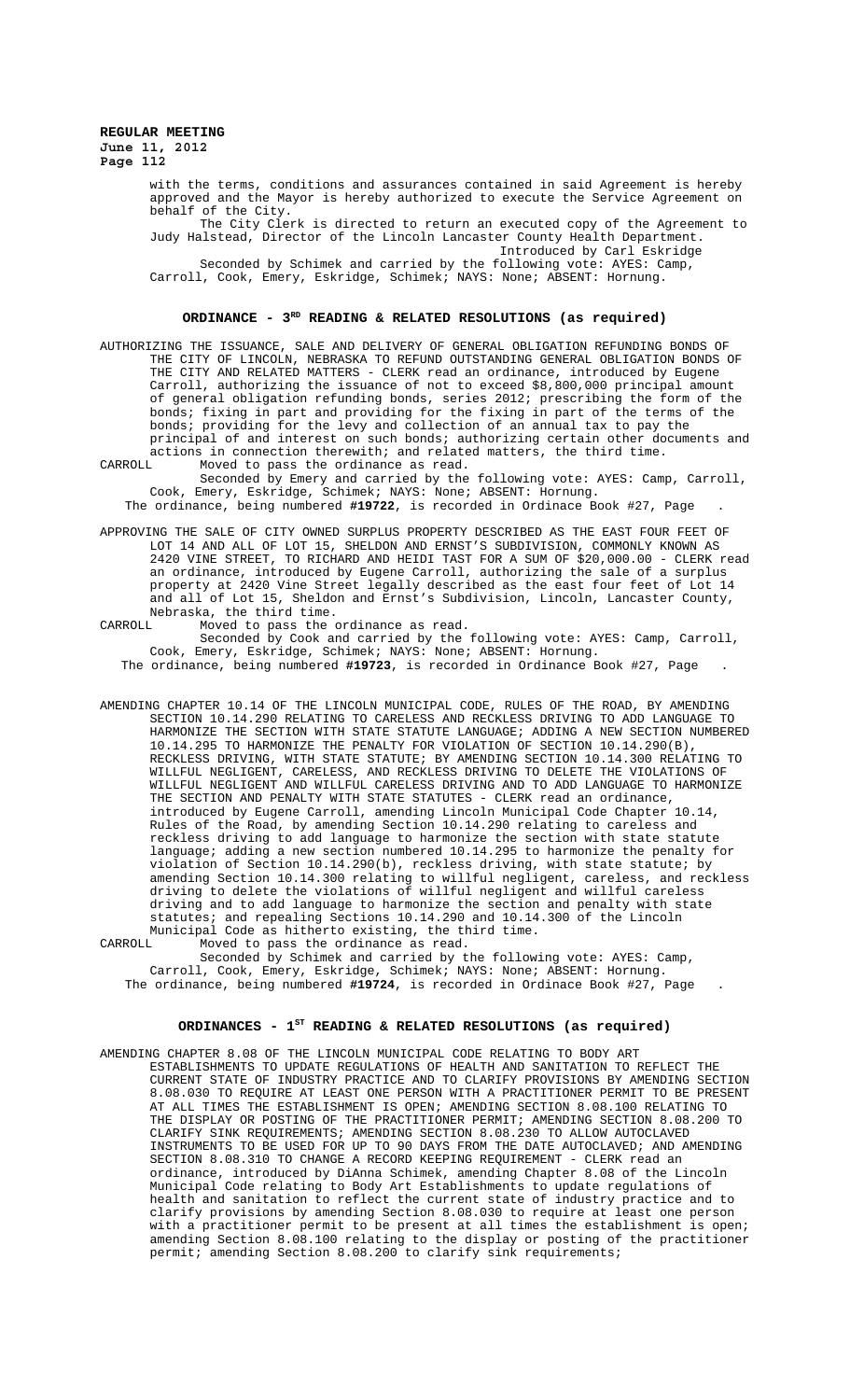amending Section 8.08.230 to allow autoclaved instruments to be used for up to 90 days from the date autoclaved; amending Section 8.08.310 to change a record keeping requirement; and repealing Sections 8.08.030, 8.08.100, 8.08.200, 8.08.230 and 8.08.310 of the Lincoln Municipal Code as hitherto existing, the first time.

- CHANGE OF ZONE 12008 AMENDING TITLE 27 OF THE LINCOLN MUNICIPAL CODE ("ZONING CODE") GENERALLY TO REFORMAT AND STREAMLINE THE ZONING CODE TO REDUCE THE LIST OF OVER 270 DIFFERENT LAND USES DOWN TO 14 USE GROUPS, AND TO ELIMINATE THE POSSIBILITY THAT A USE TYPE IS NOT LISTED BY MAKING THE USE GROUPS ALL-ENCOMPASSING, THEREBY INCREASING THE EMPHASIS ON TREATING LIKE USES IN A SIMILAR MANNER; BY ADDING A NEW CHAPTER 27.02 TO PROVIDE DEFINITIONS; BY ADDING A NEW CHAPTER 27.06 TITLED "USE GROUPS" TO CLASSIFY AND COMBINE THE MAIN USES OF BUILDINGS AND/OR PREMISES INTO 14 USE GROUPS BASED UPON FUNCTIONAL AND PHYSICAL USE TYPE CHARACTERISTICS, TO DESIGNATE SPECIFIC USE TYPES WITHIN EACH USE GROUP AS PERMITTED, PERMITTED CONDITIONAL, AND PERMITTED SPECIAL USES WITHIN EACH ZONING DISTRICT PER THE USE GROUP TABLES IN CHAPTER 27.06 AND TO PROVIDE THAT THE MAXIMUM HEIGHT AND MINIMUM LOT REQUIREMENTS WITHIN SAID ZONING DISTRICTS SHALL BE REGULATED IN CONFORMANCE WITH THE REQUIREMENTS OF CHAPTER 27.72; BY ADDING A NEW CHAPTER 27.62 TITLED "CONDITIONAL USES" TO RELOCATE AND CONSOLIDATE ALL ZONING DISTRICT TYPES WHICH ARE ALLOWED AS PERMITTED CONDITIONAL USES IN DESIGNATED ZONING DISTRICTS IN CONFORMANCE WITH THE SPECIFIC CONDITIONS OF APPROVAL FOR SUCH USE TYPES INTO A SINGLE CHAPTER; BY ADDING A NEW CHAPTER 27.64 TITLED USE PERMITS TO COMBINE AND CONSOLIDATE THE PROCESS FOR OBTAINING A USE PERMIT IN THE O-3, R-T, B-2, B-5, AND I-3 ZONING DISTRICTS INTO A SINGLE CHAPTER; BY AMENDING CHAPTER 27.69 TO AUTHORIZE CERTAIN SIGNS FOR MOTORIZED VEHICLE FUEL SALES FACILITIES, RESIDENTIAL HEALTH CARE FACILITIES AND NON-RESIDENTIAL HEALTH CARE FACILITIES; AND BY ADDING A NEW CHAPTER 27.72 TITLED HEIGHT AND LOT REQUIREMENTS, TO RELOCATE AND CONSOLIDATE HEIGHT AND LOT REGULATIONS FOR ALL THE ZONING DISTRICTS INTO A SINGLE CHAPTER AND TO INCORPORATE ADDITIONAL HEIGHT AND AREA REGULATIONS FROM CHAPTER 27.71 INTO CHAPTER 27.72 - CLERK read an ordinance, introduced by DiAnna Schimek, amending Title 27 of the Lincoln Municipal Code ("Zoning Code") generally to reformat and streamline the Zoning Code to reduce the list of over 270 different land uses down to 14 Use Groups, and to eliminate the possibility that a use type is not listed by making the use groups all-encompassing, thereby increasing the emphasis on treating like uses in a similar manner; by adding a new Chapter 27.02 to provide definitions; by adding a new Chapter 27.06 titled "Use Groups" to classify and combine the main uses of buildings and/or premises into 14 Use Groups based upon functional and physical use type characteristics, to designate specific use types within each Use Group as permitted, permitted conditional, and permitted special uses within each zoning district per the Use Group Tables in Chapter 27.06 and to provide that the maximum height and minimum<br>lot requirements within said zoning districts shall be regulated in conformance lot requirements within said zoning districts shall be regulated with the requirements of Chapter 27.72; by adding a new Chapter 27.62 titled "Conditional Uses" to relocate and consolidate all zoning district types which are allowed as permitted conditional uses in designated zoning districts in conformance with the specific conditions of approval for such use types into a single chapter; by adding a new Chapter 27.64 titled Use Permits to combine and consolidate the process for obtaining a use permit in the O-3, R-T, B-2, B-5, and I-3 zoning districts into a single chapter; by amending Chapter 27.69 to authorize certain signs for motorized vehicle fuel sales facilities, residential health care facilities and non-residential health care facilities; and by adding a new Chapter 27.72 titled Height and Lot Requirements, to relocate and consolidate height and lot regulations for all the zoning districts into a single chapter and to incorporate additional height and area regulations from Chapter 27.71 into Chapter 27.72, the first time.
- MISC. NO. 12002 AMENDING THE CITY OF LINCOLN DESIGN STANDARDS BY AMENDING SECTIONS 7.7 AND 7.11 OF CHAPTER 3.50, DESIGN STANDARDS FOR SCREENING AND LANDSCAPING, TO MODIFY THE REQUIREMENTS IN SECTION 7.7 REGARDING THE SCREENING OF OUTDOOR STORAGE AREAS OF SALVAGE YARDS AND TO DELETE REFERENCE TO THE SCREENING OF SCRAP PROCESSING OPERATIONS AND VEHICLE BODY REPAIR SHOPS, AND TO EXPAND THE LIST OF AREAS IN SECTION 7.11 OUTSIDE A BUILDING WHICH MUST BE SCREENED.
- CHANGE OF ZONE 12009 AMENDING TITLE 27 OF THE LINCOLN MUNICIPAL CODE RELATING TO THE ZONING CODE BY AMENDING SECTIONS 27.60.060 AND 27.65.060 TO GRANT THE PLANNING DIRECTOR AUTHORITY TO APPROVE AMENDMENTS TO A PLANNED UNIT DEVELOPMENT OR COMMUNITY UNIT PLAN TO ALLOW A HEIGHT INCREASE NOT TO EXCEED TEN FEET OVER THE MAXIMUM HEIGHT LIMIT FOR A MULTI-FAMILY DWELLING; BY FURTHER AMENDING SECTION 27.65.060 TO GRANT THE PLANNING DIRECTOR AUTHORITY TO APPROVE AMENDMENTS TO A COMMUNITY UNIT PLAN TO ALLOW A PERCENTAGE OF STACKED PARKING STALLS ON A DRIVEWAY BEHIND A GARAGE ATTACHED TO A MULTI-FAMILY DWELLING TO BE USED TOWARD SATISFACTION OF REQUIRED PARKING; AND BY AMENDING SECTION 27.65.090 TO DELETE THE REQUIREMENT THAT THE USE OF SUCH STACKED PARKING STALLS IN SATISFACTION OF REQUIRED PARKING BE APPROVED BY THE PLANNING COMMISSION - CLERK read an ordinance, introduced by DiAnna Schimek, amending Title 27 of the Lincoln Municipal Code relating to the Zoning Code by amending Sections 27.60.060 and 27.65.060 to grant the Planning Director authority to approve amendments to a planned unit development or community unit plan to allow a height increase not to exceed ten feet over the maximum height limit for a multi-family dwelling; by further amending Section 27.65.060 to grant the Planning Director authority to approve amendments to a community unit plan to allow a percentage of stacked parking stalls on a driveway behind a garage attached to a multi-family dwelling to be used toward satisfaction of required parking;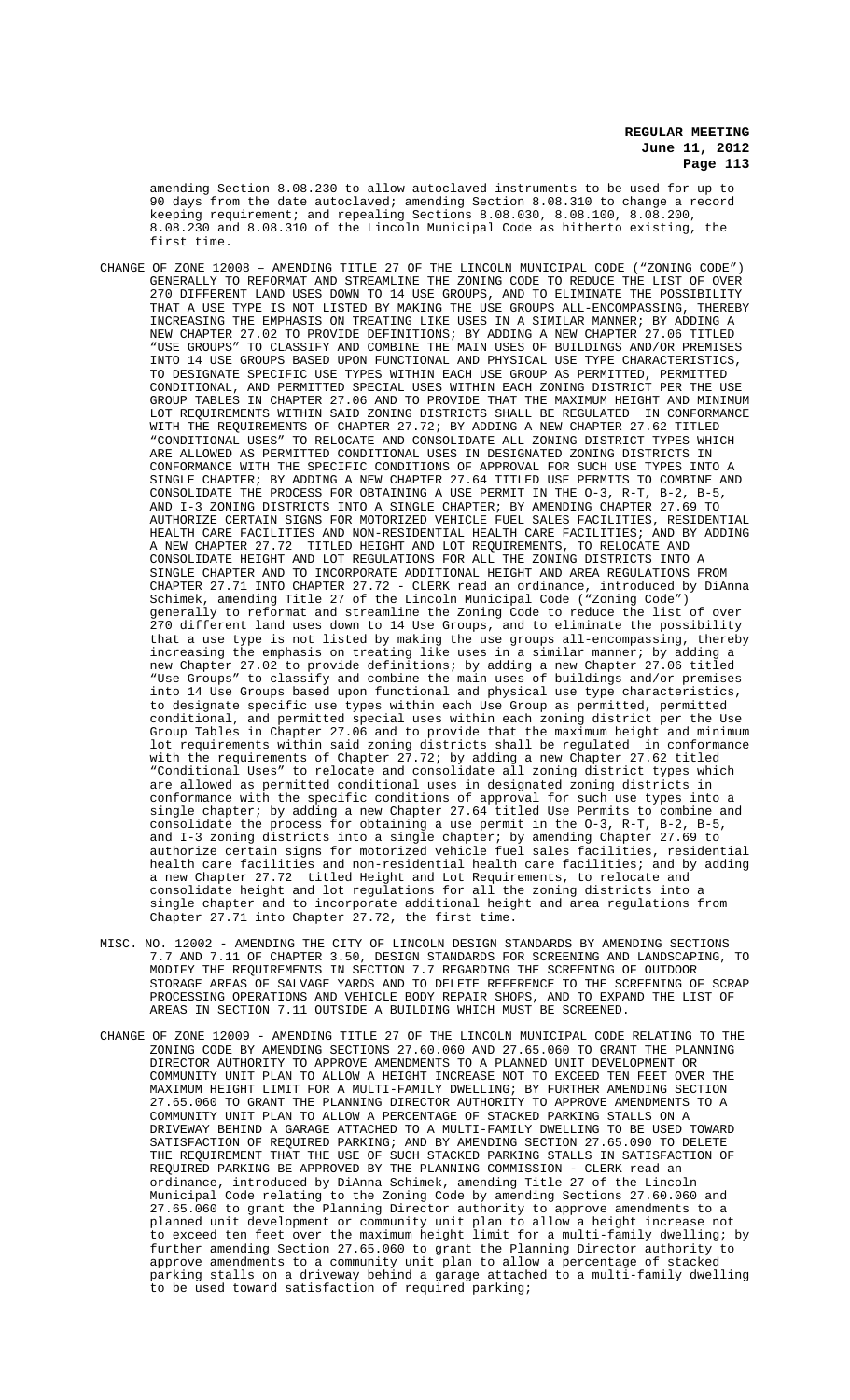> by amending Section 27.65.090 to delete the requirement that the use of such stacked parking stalls in satisfaction of required parking be approved by the Planning Commission; and repealing Sections 27.60.060, 27.65.060 and 27.65.090 of the Lincoln Municipal Code as hitherto existing, the first time.

- MISC. NO. 12003 AMENDING THE CITY OF LINCOLN DESIGN STANDARDS BY AMENDING SECTION 1.2 OF CHAPTER 3.35, DESIGN STANDARDS FOR COMMUNITY UNIT PLANS, TO PROVIDE A MINIMUM SETBACK FOR MULTI-FAMILY DWELLINGS THAT EXCEED THE ZONING DISTRICT HEIGHT ABUTTING A SINGLE OR TWO FAMILY DWELLING AND TO CONDITIONALLY ALLOW ACCESSORY GARAGES AND DRIVEWAYS WITHIN THE SETBACK AREA, AND BY AMENDING SECTION 7.3 OF CHAPTER 3.50, DESIGN STANDARDS FOR MULTI-FAMILY DWELLINGS AND CERTAIN ACCESSORY GARAGES AND DRIVEWAYS WHEN THE MULTI-FAMILY DWELLING EXCEEDS THE ZONING DISTRICT HEIGHT AND ABUTS AN EXISTING OR PLANNED SINGLE OR TWO FAMILY DWELLING.
- CHANGE OF ZONE 12012 APPLICATION OF LANA PEREZ FOR A CHANGE OF ZONE FROM I-1 INDUSTRIAL DISTRICT AND R-4 RESIDENTIAL DISTRICT TO P PUBLIC USE DISTRICT AND FROM R-4 RESIDENTIAL DISTRICT TO I-1 INDUSTRIAL DISTRICT ON PROPERTY GENERALLY LOCATED AT 505 S.W. 1ST STREET AND GENERALLY FROM SALT CREEK WEST OF S.W. 1ST STREET AND NORTH OF J STREET - CLERK read an ordinance, introduced by DiAnna Schimek, amending the Lincoln Zoning District Maps adopted by reference and made a part of Title 27 of the Lincoln Municipal Code, pursuant to Section 27.05.020 of the Lincoln Municipal Code, by changing the boundaries of the districts established and shown thereon, the first time.
- CHANGE OF ZONE 12014 APPLICATION OF EIGER CORPORATION FOR A CHANGE OF ZONE FROM B-5 PLANNED REGIONAL BUSINESS DISTRICT TO H-4 GENERAL COMMERCIAL DISTRICT ON PROPERTY GENERALLY LOCATED SOUTHEAST OF THE INTERSECTION OF SOUTH 84TH STREET AND HIGHWAY 2 - CLERK read an ordinance, introduced by DiAnna Schimek, amending the Lincoln Zoning District Maps adopted by reference and made a part of Title 27 of the Lincoln Municipal Code, pursuant to Section 27.05.020 of the Lincoln Municipal Code, by changing the boundaries of the districts established and shown thereon, the first time.
- AUTHORIZING THE CITY OF LINCOLN, NEBRASKA TO ENTER INTO AN EQUIPMENT LEASE PURCHASE AGREEMENT NO. LIN2012-05E WITH COMMUNITY FIRST NATIONAL BANK, MANHATTAN, KANSAS IN THE AMOUNT OF \$575,412 FOR THE ACQUISITION OF PLOW TRUCKS FOR THE USE OF THE CITY - CLERK read an ordinance, introduced by DiAnna Schimek, authorizing and approving equipment lease purchase agreement No. LIN2012-05E with Community First National Bank for plow trucks in the amount of \$575,412.00 and an escrow agreement; and related matters, the first time.

### RESOLUTIONS - 1<sup>st</sup> READING - ADVANCE NOTICE

- APPROVING A FUNDING AGREEMENT BETWEEN THE CITY AND THE NEBRASKA DEPT. OF ROADS FOR THE USE OF FEDERAL SURFACE TRANSPORTATION PROGRAM FUNDS FOR CONSTRUCTION ENGINEERING COSTS FOR LINCOLN CITYWIDE DURABLE MARKINGS PROJECT (STATE PROJECT NO. LCLC-5239(8)).
- APPROVING A FUNDING AGREEMENT BETWEEN THE CITY AND THE NEBRASKA DEPT. OF ROADS FOR THE USE OF FEDERAL SURFACE TRANSPORTATION PROGRAM FUNDS FOR CONSTRUCTION ENGINEERING COSTS FOR LINCOLN CITYWIDE CONTINENTAL PEDESTRIAN CROSSWALKS PROJECT (STATE PROJECT NO. LCLC-5221(3)).
- APPROVING SUPPLEMENTAL AGREEMENT NO. 1 BETWEEN THE CITY AND THE NEBRASKA DEPT. OF ROADS TO CHANGE THE FUNDING SOURCE FROM HIGHWAY INFRASTRUCTURE INVESTMENT FUNDS PROVIDED BY THE AMERICAN RECOVERY AND REINVESTMENT ACT OF 2009 TO FEDERAL SURFACE TRANSPORTATION PROGRAM FUNDS FOR CITYWIDE CONTINENTAL PEDESTRIAN CROSSWALKS PROJECT (STATE PROJECT NO. LCLC-5221(3)).
- AMENDING THE LINCOLN-LANCASTER COUNTY AIR POLLUTION CONTROL REGULATIONS AND STANDARDS TO UPDATE REGULATIONS REGARDING PARTICULATE MATTER PERMITTING THRESHOLDS AND DEFINITIONS, PRECURSORS TO OZONE, NATIONAL AMBIENT AIR QUALITY STANDARDS, AND HOW FEES ARE CHARGED FOR DRY CLEANING FACILITIES.
- COMP. PLAN AMENDMENT NO. 12001 APPLICATION OF THE URBAN DEVELOPMENT DIRECTOR TO AMEND THE 2040 LINCOLN-LANCASTER COUNTY COMPREHENSIVE PLAN TO ADOPT THE PROPOSED "DOWNTOWN MASTER PLAN UPDATE" AS A SUBAREA PLAN OF THE COMPREHENSIVE PLAN GENERALLY LOCATED FROM 6TH STREET ON THE WEST TO 19TH STREET ON THE EAST AND FROM H STREET ON THE SOUTH TO R STREET ON THE NORTH TO INCLUDE CHANGES THAT HAVE OCCURRED SINCE THE ADOPTION OF THE DOWNTOWN MASTER PLAN IN 2005.
- SPECIAL PERMIT NO. 12019 APPLICATION OF KINDER PORTER SCOTT FAMILY FOUNDATION TO PRESERVE A LANDMARK (THE LEWIS-SYFORD HOUSE) BY PERMITTING THE UTILIZATION OF THE PROPERTY FOR OFFICE AND EDUCATIONAL USES, WITH REQUESTED WAIVERS OF REAR YARD SETBACK AND PARKING REQUIREMENTS, ON PROPERTY GENERALLY LOCATED AT 700 NORTH 16TH STREET. (RELATED ITEMS: 12R-121, 12R-123)
- APPROVING AN AMENDMENT TO THE DEED OF HISTORIC PRESERVATION RIGHT (EASEMENT) REGARDING PRESERVATION OF THE LEWIS SYFORD HOUSE LOCATED AT 700 NORTH 16TH STREET AND THE PREMISES IT IS LOCATED ON TO ALLOW THE ERECTION OF NEW STRUCTURES UPON RECEIPT OF THE CITY OF LINCOLN'S EXPRESS WRITTEN PERMISSION AND TO CLARIFY THE PROCESS FOR OBTAINING SUCH PERMISSION. (RELATED ITEMS: 12R-121, 12R-123)